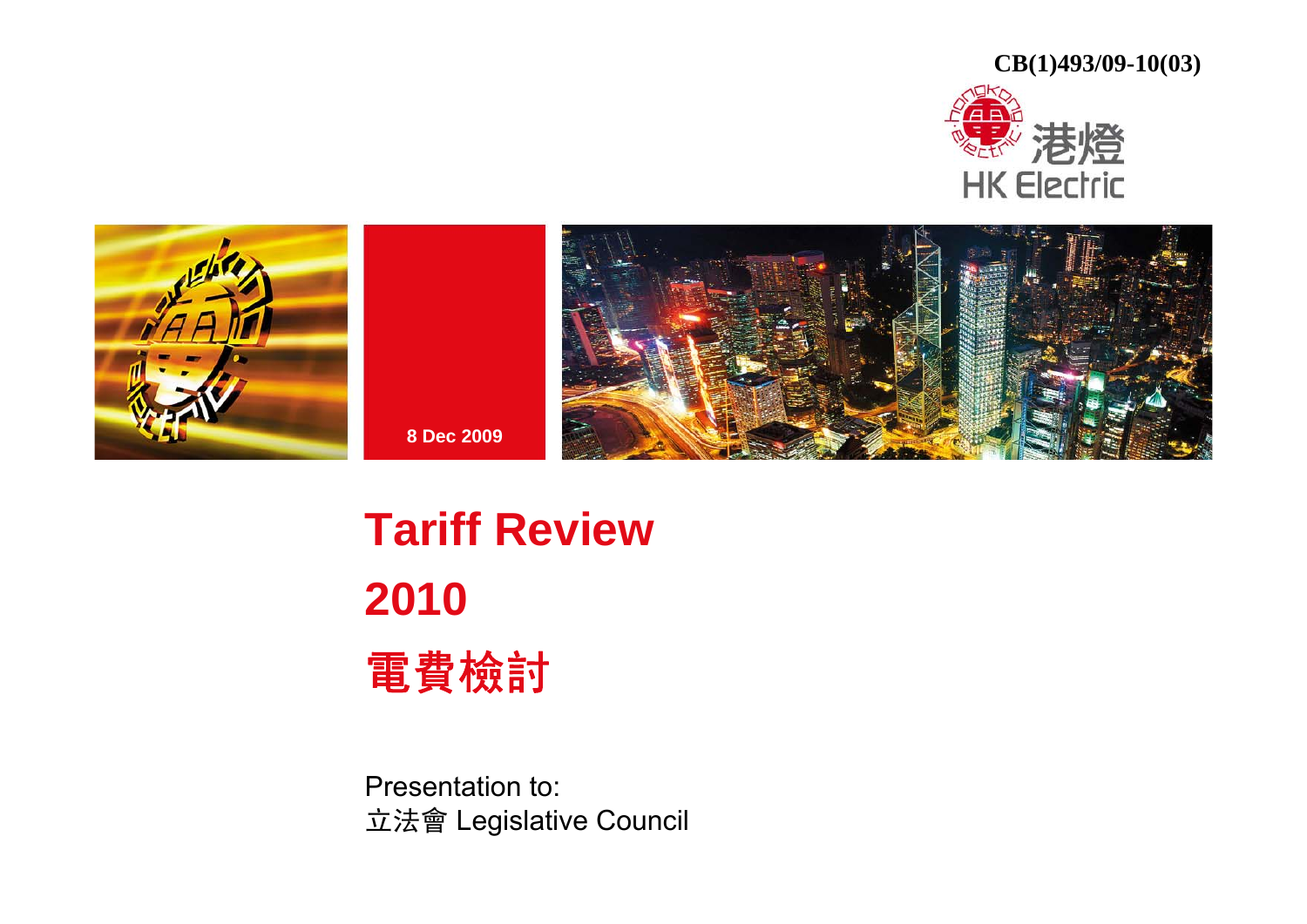



## 電價維持不變

## **No change in tariff**

| 組成部份<br><b>Components</b>             | 2009<br>$\mathcal{L}/kWh$ |  |
|---------------------------------------|---------------------------|--|
| 平均基本電價<br><b>Average Basic Tariff</b> | 94.5c                     |  |
| 燃料價條款收費<br><b>Fuel Clause Charge</b>  | 25.4c                     |  |
| 平均電價<br><b>Average Tariff</b>         | 119.9¢                    |  |

| 組成部份<br><b>Components</b>             | 2010<br>¢/kWh |
|---------------------------------------|---------------|
| 平均基本電價<br><b>Average Basic Tariff</b> | 94.5c         |
| 燃料價條款收費<br><b>Fuel Clause Charge</b>  | 25.4c         |
| 平均電價<br><b>Average Tariff</b>         | 119.9¢        |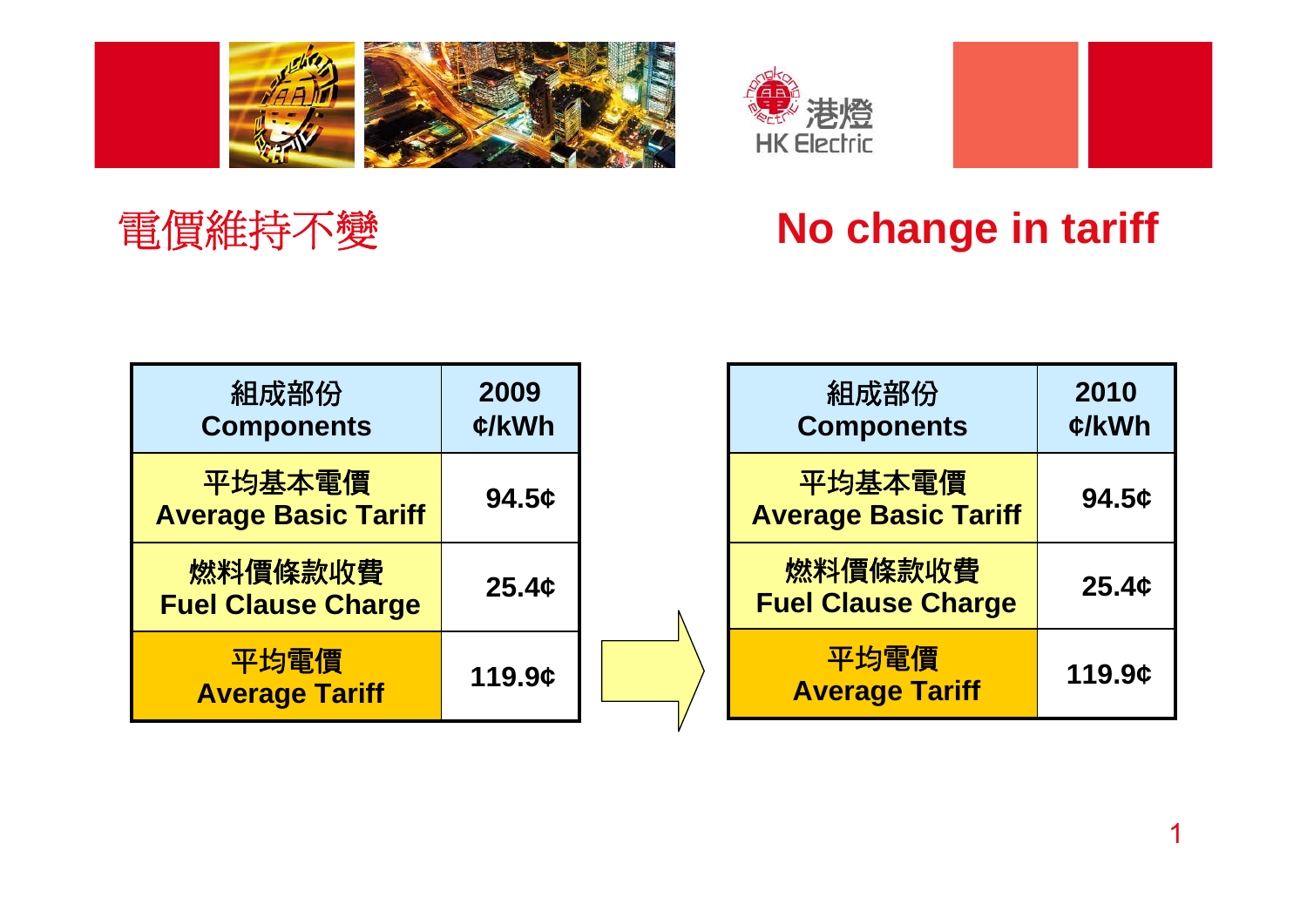



#### 住宅電價(每月**500**  度**,**約**70%**港燈住宅客戶) **Domestic tariff (500 units/month, ~70% HK Electric domestic customers)**

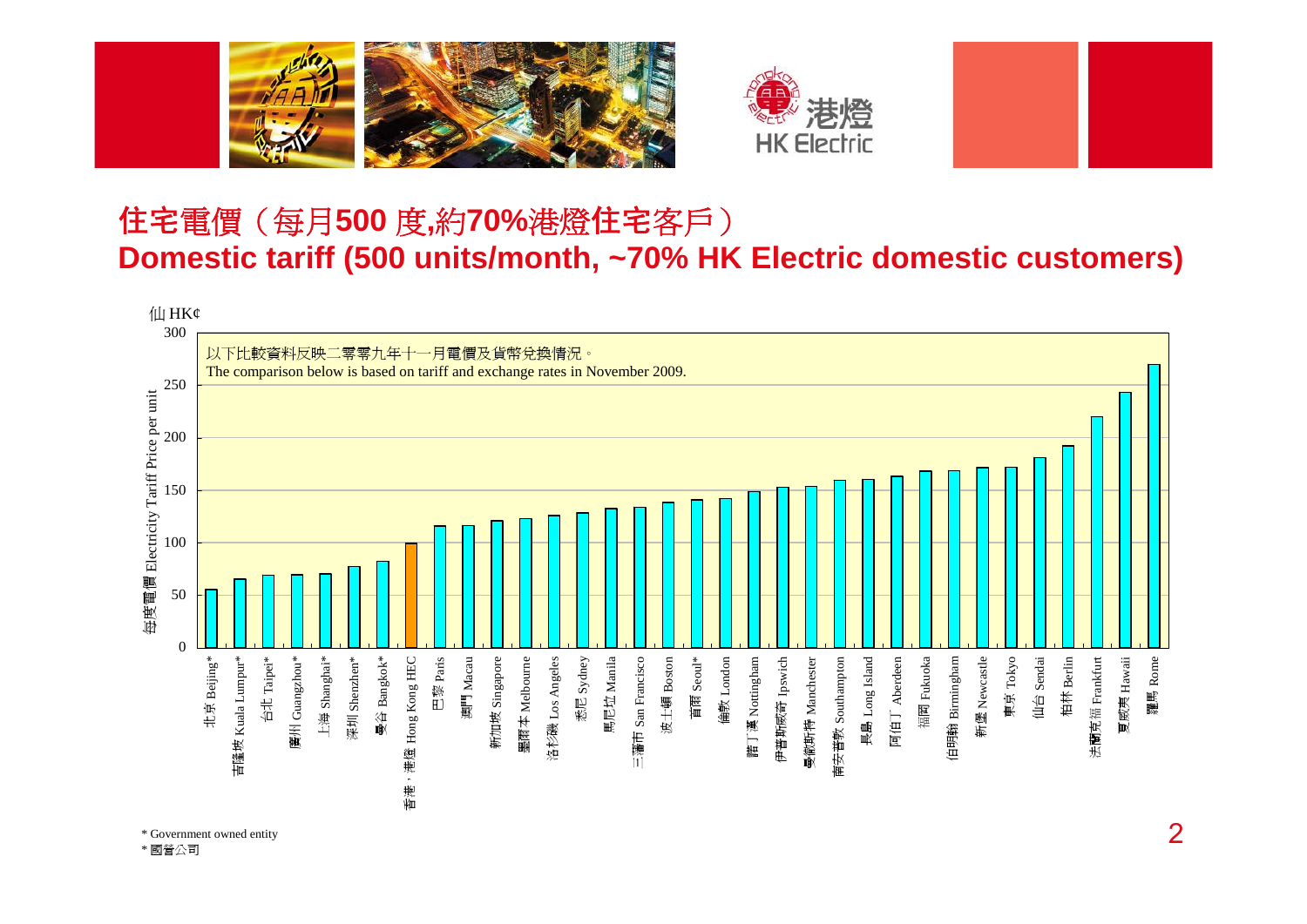



#### 商業電價(每月**1,700**  度**,** 約**70%**港燈商業客戶) **Commercial tariff (1,700 units/month, ~70% HK Electric commercial customers)**

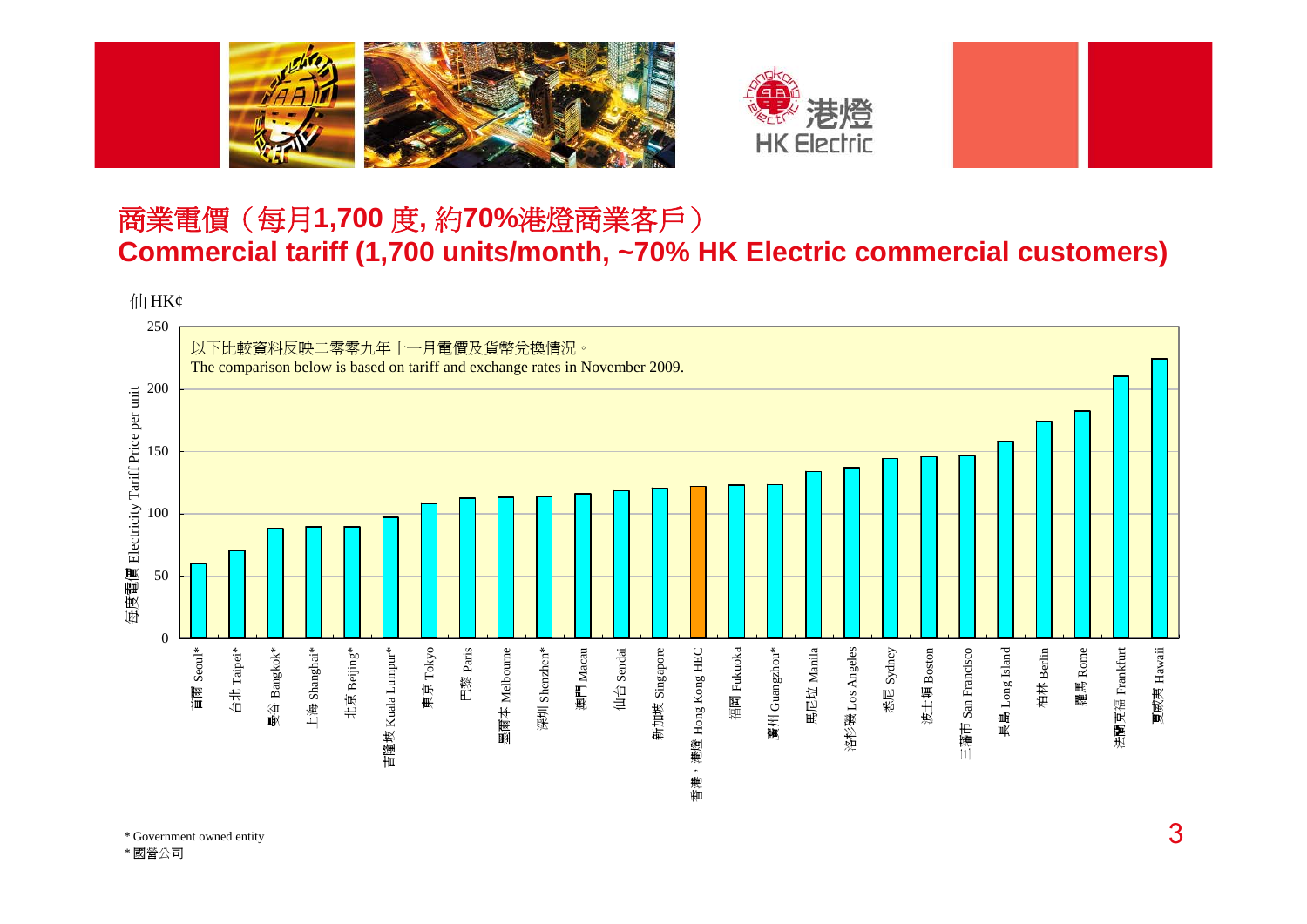



#### **2009**年海外電價增幅 **Overseas Electricity Tariff Increases in 2009**

| 國家/地區<br><b>Country/Region</b>           | 公司<br><b>Utility</b>      | 種類<br><b>Category</b>                          | 加幅<br><b>Increase</b> | 生效<br><b>Effective</b> |
|------------------------------------------|---------------------------|------------------------------------------------|-----------------------|------------------------|
| 美國<br>USA / Idaho                        | <b>Idaho Power</b>        | 所有<br>All                                      | 13.5%                 | 6/2009                 |
| 美國<br>USA / Kansas                       | KCP&L                     | 住宅<br><b>Domestic</b>                          | 14.4%                 | 8/2009                 |
| 越南<br>Vietnam                            | <b>EVN</b>                | 所有(除部分偏遠地區外)<br>All except some rural<br>areas | 8.9%                  | 3/2009                 |
| 南非<br>South Africa                       | Eskom                     | 所有<br>All                                      | 31.3%                 | 7/2009                 |
| 澳洲<br><b>Australia / New South Wales</b> | Energy<br>Australia, etc. | 住宅<br>Domestic                                 | 20.8%                 | 7/2009                 |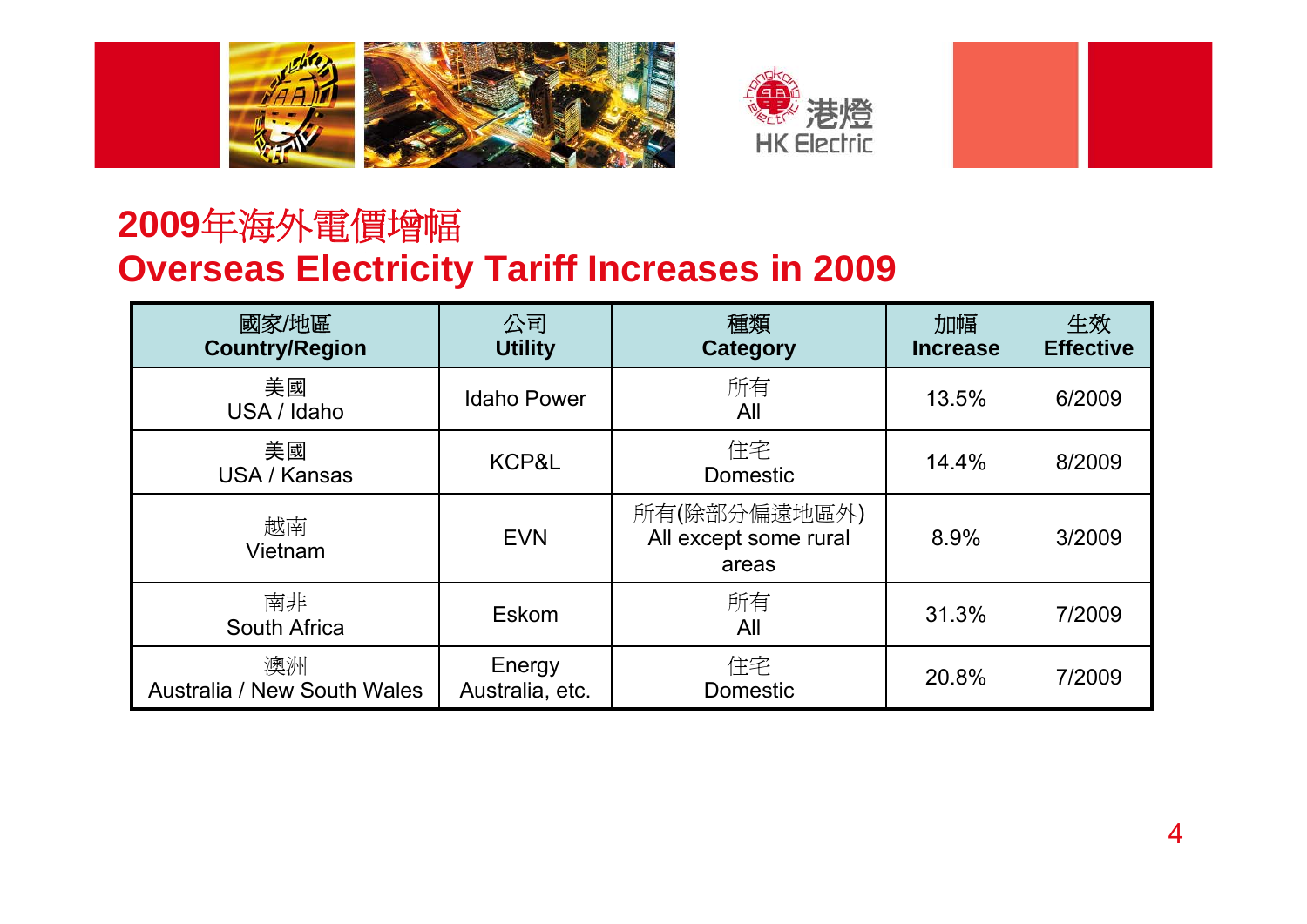



#### 優質服務

#### **Quality Services**

- $\bullet$ 繼續提供世界級服務
- $\bullet$ 港燈達到二十個優質服務標準
- $\bullet$ Continue to provide world class services
- • HK Electric has achieved 20 Customer Services Standards

| 主要服務種類                                | 2009年<br>優質服務標準 | 2008年成績   | <b>Major Services Provided Standards in</b>                                                                                                       | <b>Service</b><br>2009 | <b>Actual Results</b><br>in 2008 |
|---------------------------------------|-----------------|-----------|---------------------------------------------------------------------------------------------------------------------------------------------------|------------------------|----------------------------------|
| 電力供應<br>● 電力供應可靠程度                    | 超過99.998%       | 超過99.999% | <b>Electricity Supply</b><br>• Reliability Rating of<br><b>Electricity Supply</b>                                                                 | Better than<br>99.998% | Better than<br>99.999%           |
| 電力接駁<br>● 檢查裝置滿意後                     | 即日內             | 達到標準      | <b>Connection of Supply</b><br>• After Satisfactory<br>Installation Inspection                                                                    | Within the<br>same day | Achieved                         |
| 客戶查詢<br>• 由客戶服務代表接聽<br>電話查詢平均等候時<br>間 | 少於9秒            | 8.0秒      | <b>Customer Enquiries</b><br>• Average Waiting Time<br>for Telephone Enquiry<br><b>Services by Customer</b><br><b>Services</b><br>Representatives | Less than<br>9 seconds | 8.0 seconds                      |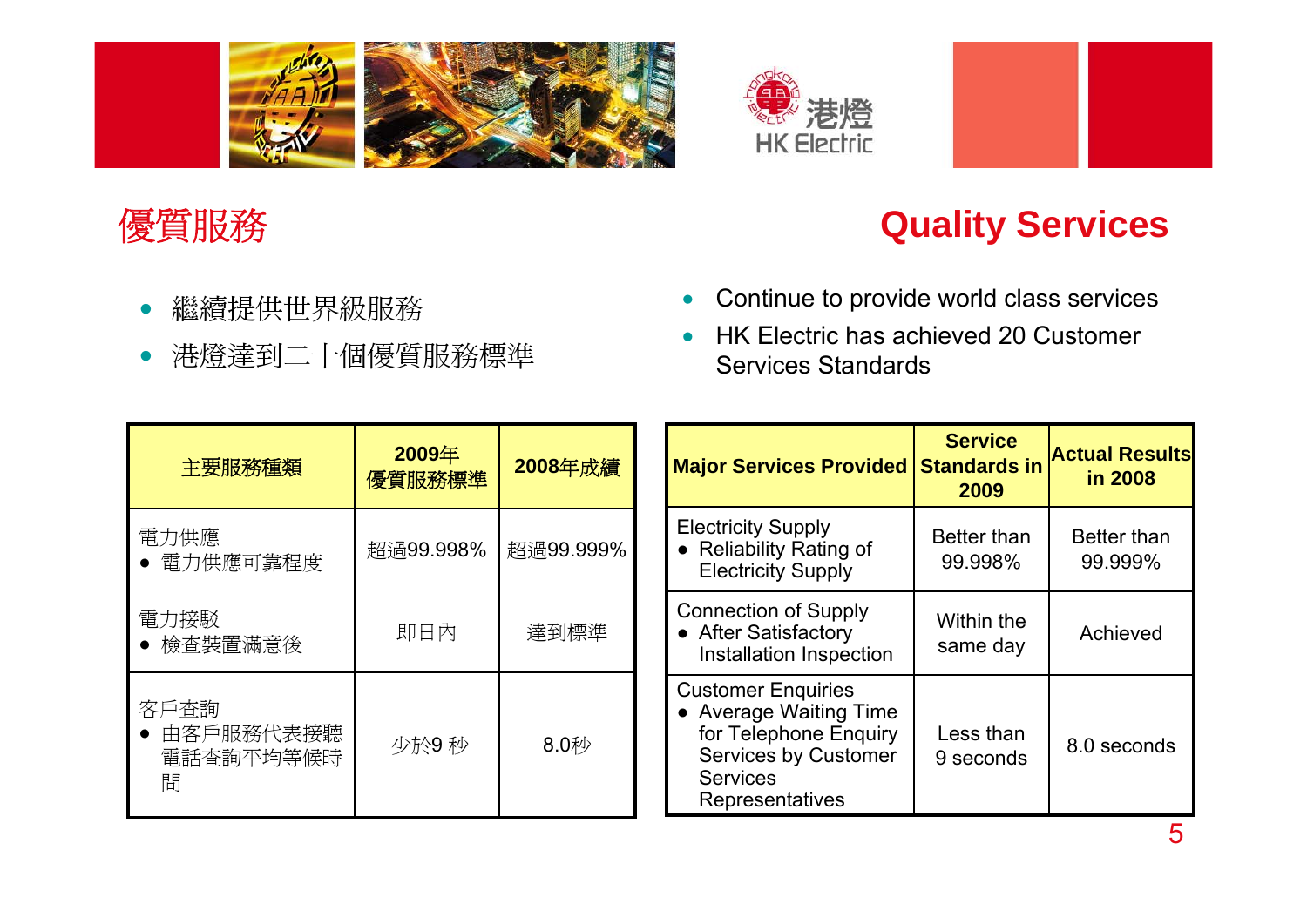



#### 繼續電費優惠 **Concessionary tariff continues to benefit those in need**

| 向下列有資格領取綜援用戶提供電<br>費優惠                                                      | • Concessionary tariff is available to<br>the following customers who are<br>eligible for public assistance                                                                              |
|-----------------------------------------------------------------------------|------------------------------------------------------------------------------------------------------------------------------------------------------------------------------------------|
| ● 六十歲或以上長者(獨居或與同資<br>格長者合住)<br>● 申請人或其家人現正領取傷殘津貼/<br>援助<br>● 單親家庭<br>● 失業人士 | Elderly of 60 or above (single or<br>$\bullet$<br>living with similar elderly)<br>• Applicant or family member<br>receiving disability allowance<br>• Single-parent family<br>Unemployed |
| 每月首二百度享有四折優惠<br>豁孕按金<br>不設最低收費                                              | 60% discount for first 200 units<br>each month<br>Deposit waived<br>• No minimum charge                                                                                                  |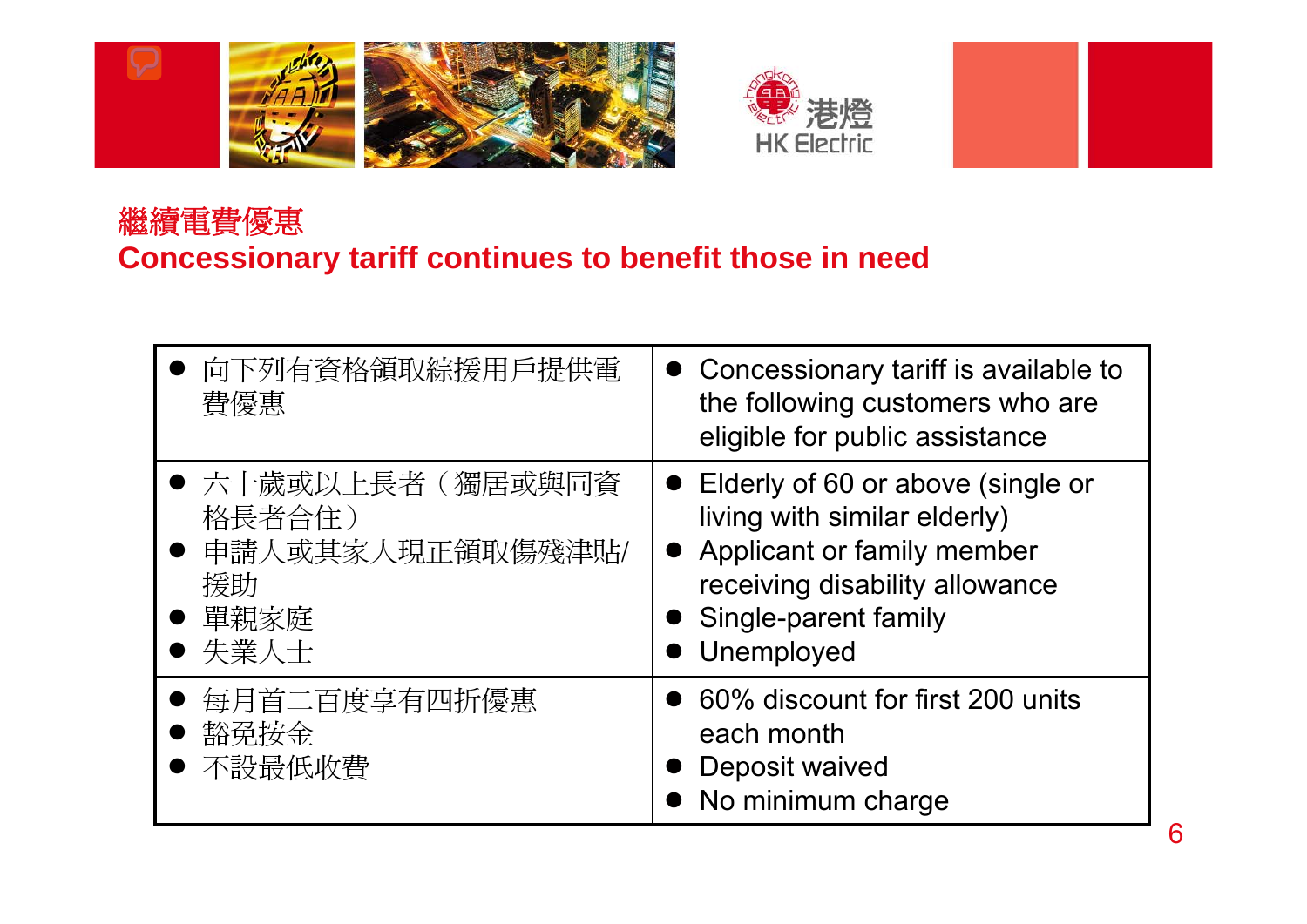



#### 達到**2010**年減排目標 **Meeting emission reduction targets in 2010**

| ● 天然氣發電量由約15%增加到                             | Gas generation increases from                                                    |
|----------------------------------------------|----------------------------------------------------------------------------------|
| 2010年的約30%                                   | ~15% to ~30% in 2010                                                             |
| ● 脱硫裝置由今年的四台機組增加                             | • FGD plants increase from 4 units                                               |
| 到2010年的六台機組                                  | this year to 6 units in 2010                                                     |
| ● 低氮裝置由今年的四台機組增加                             | • Low NO <sub>x</sub> burners increase from 4                                    |
| 到2010年的五台機組                                  | units this year to 5 units in 2010                                               |
| ● 2010的SO2, NOx & RSP排放量<br>將較2005年的減少40-70% | • 2010 emissions in SO2, NOx &<br>RSP will be 40-70% lower than<br>those in 2005 |
| ● 2010年的電力供應基本是潔淨                            | Electricity supply in 2010 is                                                    |
| 能源                                           | basically clean                                                                  |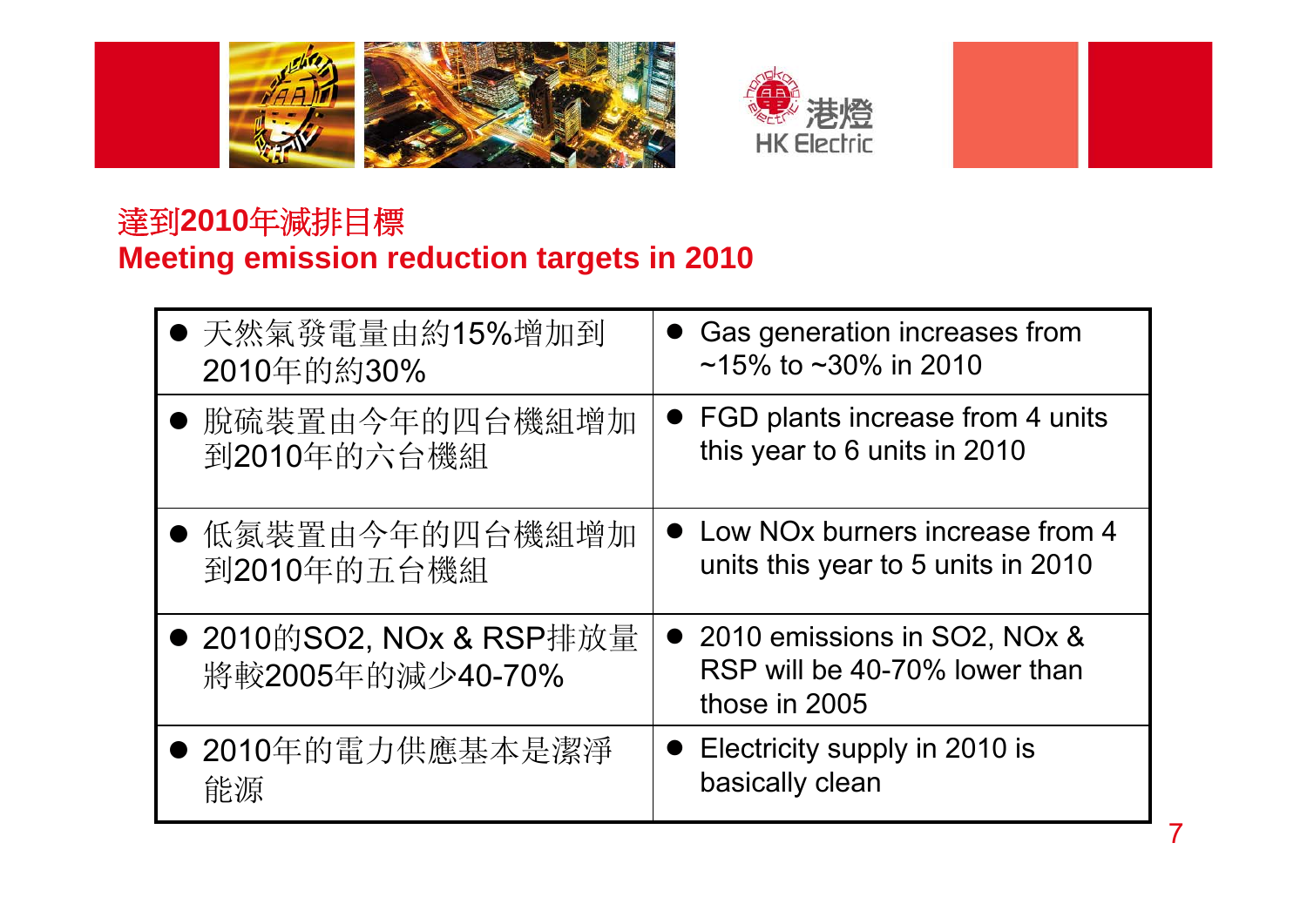



## 燃料費用的挑戰

### **Challenges in Fuel Costs**

| 煤價回復上升趨勢    | <b>Coal price increasing trend</b> |
|-------------|------------------------------------|
| 運費開始上升      | Freight charge picking up          |
| ● 天然氣發電增加一倍 | Doubling gas generation            |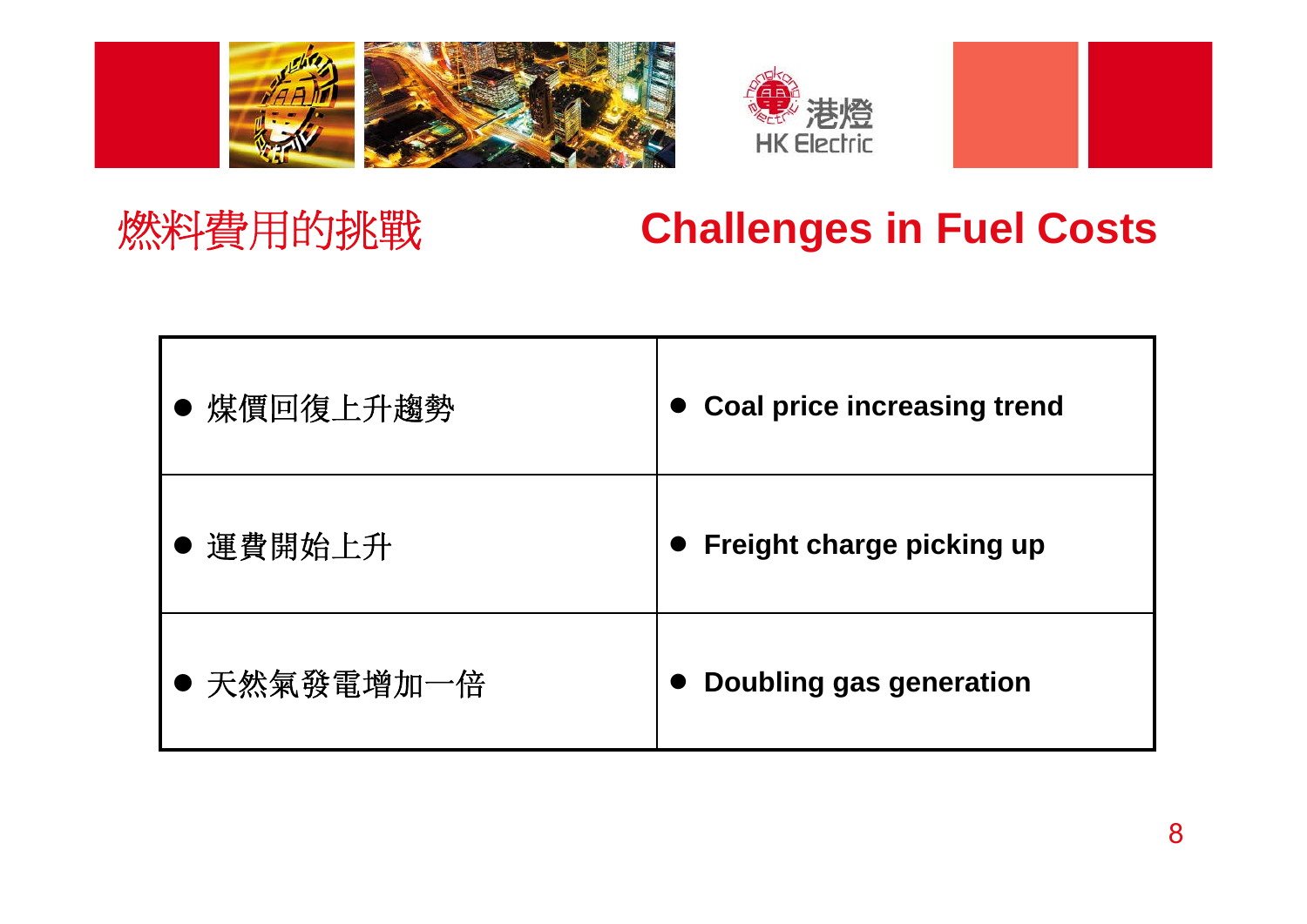







| ● 安全,可靠和有效率的電力供應 | Safe, reliable and efficient<br>electricity supply |
|------------------|----------------------------------------------------|
| 合理價格             | <b>Reasonable price</b>                            |
| 降低環境影響           | <b>Minimize environmental impact</b>               |